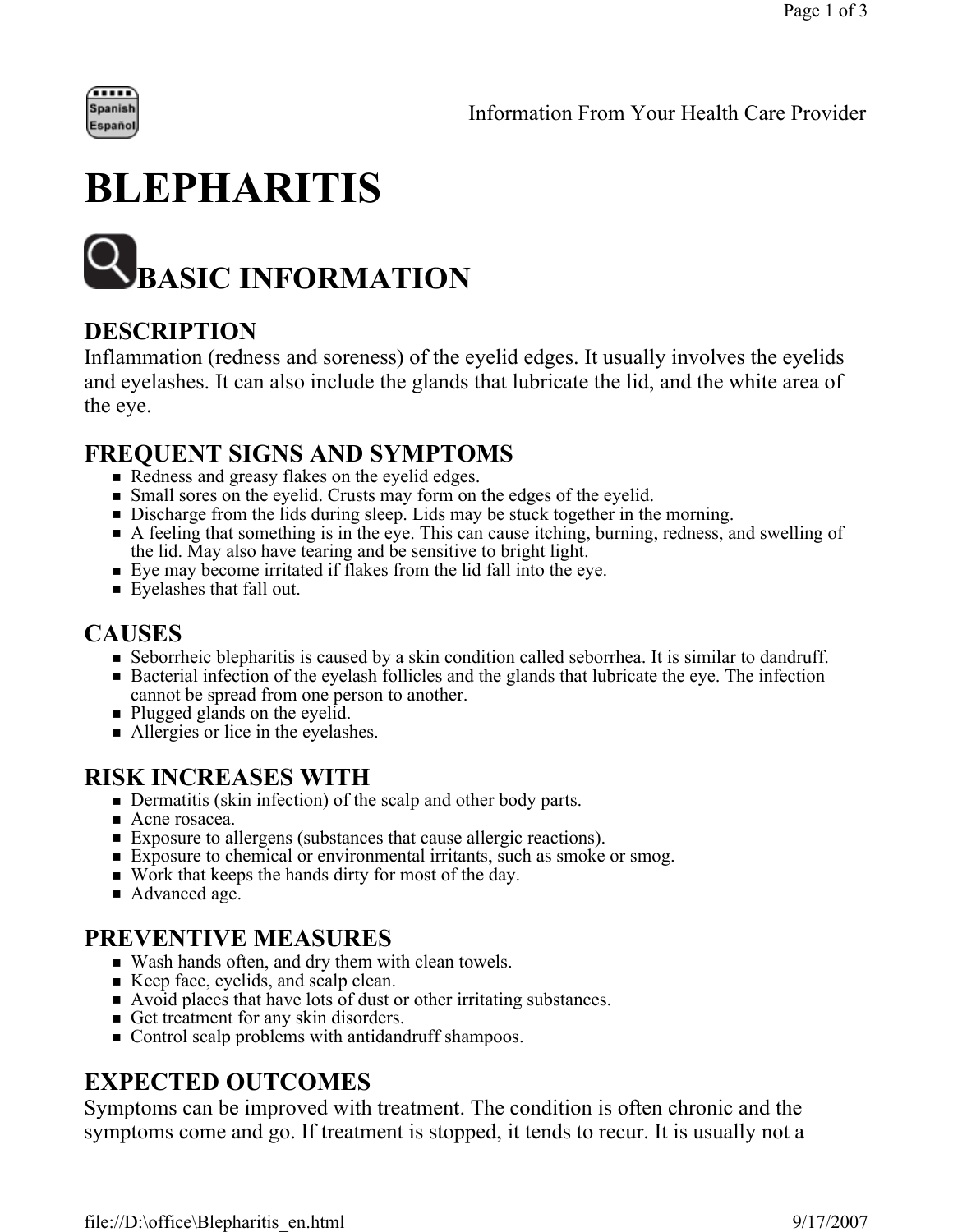serious condition.

#### **POSSIBLE COMPLICATIONS**

- Styes or chalazia (blocked oil gland on the eyelid).
- Conjunctivitis (eye inflammation).
- Loss of eyelashes.
- Ulceration of the cornea (the covering of the eye).
- Scarred eyelids.

# **DIAGNOSIS & TREATMENT**

#### **GENERAL MEASURES**

- Your health care provider can diagnose blepharitis by an exam of the affected eyelid area. Other medical tests are not usually needed.
- **Treatment will be prescribed for any problem that is causing the disorder or any complications.**
- Use warm-water soaks to reduce discomfort and speed healing. Apply soaks for 20 minutes, then rest at least 1 hour. Repeat as often as needed.
- Wash the eyelid edge and eyelashes twice a day. Use a baby shampoo diluted with some water, or a commercial eyelid cleanser. Use a washcloth wrapped around the index finger or cotton swabs. Don't rub too hard, as it can lead to irritation. Rinse with warm water and then dry the area.
- Avoid use of eye makeup until symptoms improve. When used, be sure to remove it each night at bedtime.
- Ask your health care provider about using contact lenses while you have the symptoms.

#### **MEDICATIONS**

- Eye drops or ointment may be prescribed for use after the eyelid area is cleaned.
- Drugs to be taken by mouth may be prescribed in more severe cases.

### **ACTIVITY**

No limits.

**DIET** 

No special diet.



- You or a family member has symptoms of blepharitis.
- You have pain in the eye(s).
- Your vision changes.
- Symptoms recur after treatment.